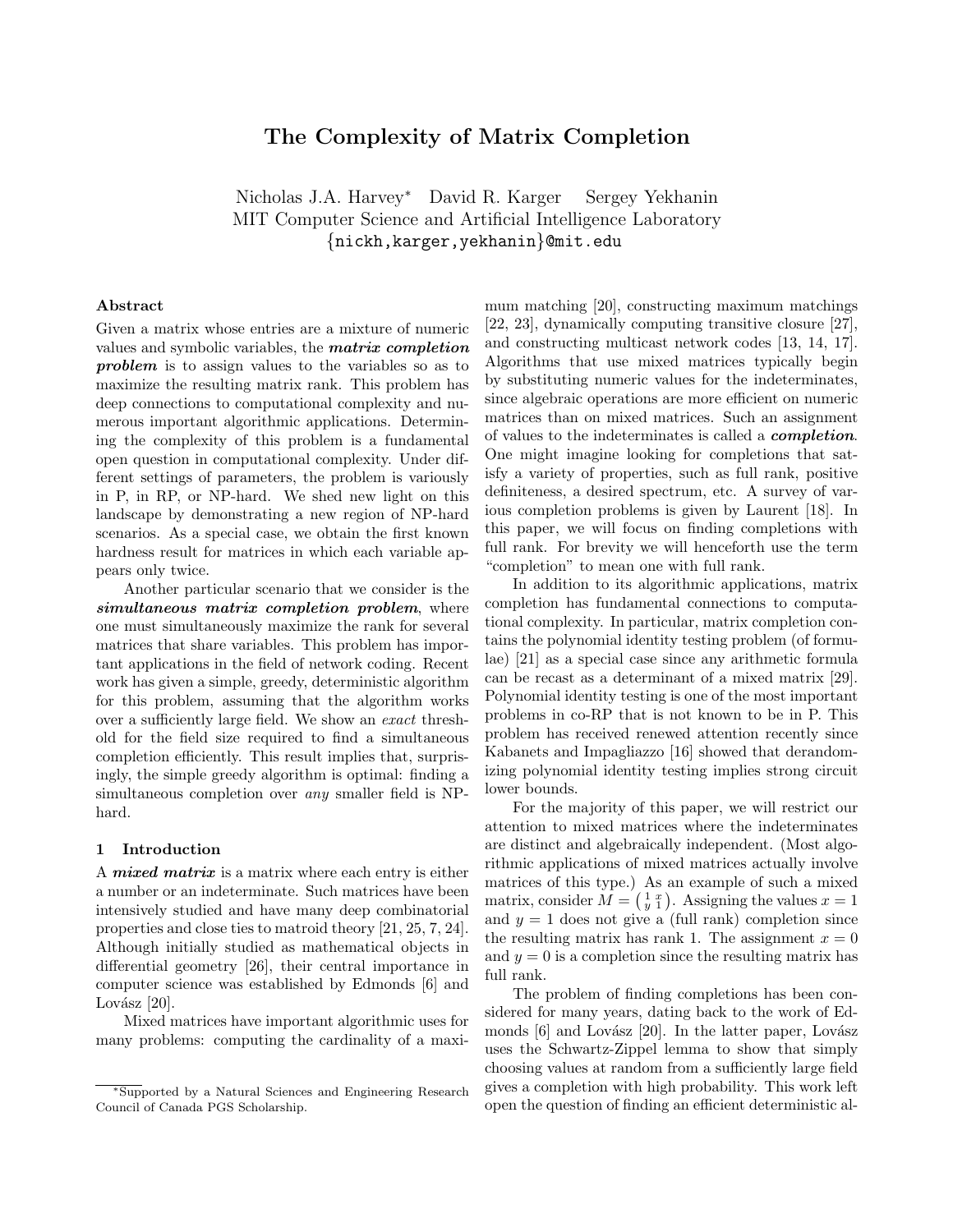**Algorithm 1:** A simple greedy algorithm for finding a simultaneous completion for a set A consisting of d mixed matrices. It can operate over any field of size strictly greater than d. Murota's algorithm for testing the rank of a mixed matrix is used as a subroutine.

Step 1: For each  $A \in \mathcal{A}$ , compute the rank  $r_A$  of A.

Step 2: For each indeterminate  $x$ 

Step 3: For i from 0 to d

Step 4: Assign x the value i and compute the resulting rank  $r'_A$  of every matrix  $A \in \mathcal{A}$ .

Step 5: If  $r_A = r'_A$  for all  $A \in \mathcal{A}$ , skip to the next indeterminate in Step 2.

gorithm for constructing matrix completions. Considering now the case where each indeterminate appears only once in the matrix, this question was solved by the pioneering work of Geelen [7] and Murota [24]. Algorithms for completing other types of matrices are discussed in Section 4.

Geelen devised an elegant algorithm that blends ideas from combinatorics, matroid theory and linear algebra, but unfortunately requires  $O(n^9)$  time. Some later improvements [9, 2] reduced the running time to  $O(n<sup>4</sup>)$ . Geelen's algorithm also requires working over a field of size at least n. On the other hand, Murota [24, 25] showed that one can compute the rank of a mixed matrix in polynomial time via a reduction to matroid intersection. This work did not specifically consider the problem of constructing a completion or the requisite field size. Building on Murota's work, Harvey et al. [13] gave an algorithm to complete mixed matrices over any field. In this paper, we show that the algorithm of  $[13]$  is optimal<sup>1</sup> with respect to the number of occurrences of indeterminates: there exists a field (namely  $\mathbb{F}_2$ ) over which it is NP-hard to find a completion for matrices in which indeterminates can occur twice.

A useful generalization of the matrix completion problem is the simultaneous matrix completion problem. Suppose one is given a set of mixed matrices, each of which contains a mixture of numbers and indeterminates. Each particular indeterminate can only appear once per matrix but may appear in several matrices. The objective is to find values for these indeterminates such that all resulting matrices simultaneously have full rank. Simultaneous matrix completions were used in drawing a connection to multicast network  $\text{coding } [17, 13]$ . Lovász's randomized approach from [20] trivially extends to handle this problem by simply working over a larger field. The work of Harvey et al. [13] also gives efficient deterministic algorithms for finding simultaneous completions. In fact, Murota's rank computation algorithm immediately yields a simple, but less efficient, algorithm for finding simultaneous completions. Pseudocode for this algorithm is shown in Algorithm 1. This algorithm can compute a simultaneous completion for a set of d mixed matrices over any field  $\mathbb{F}_q$  where  $q > d$ . Specializing to the case where A is a singleton set, the algorithm can compute a completion for a single mixed matrix over any field.

Algorithm 1's restriction on the field size may seem somewhat excessive, since it requires that the field size exceed the number of matrices. Surprisingly, although Algorithm 1 is so trivial, its restriction on the field size cannot be removed. We show that the hardness of finding a simultaneous completion crosses a sharp threshold when the field size equals the number of matrices. Our main theorem is as follows.

THEOREM 1. Let  $q$  be a prime power and let  $A$  be a set of d mixed matrices over  $\mathbb{F}_q$ .

- If  $q > d$  then a simultaneous completion necessarily exists and one can be computed in polynomial time.
- If  $q \leq d$  then a simultaneous completion may not exist. Furthermore, deciding whether a simultaneous completion exists is NP-complete, even if all numbers in  $A$  are either 0 or 1.

The first claim of this theorem is implied by Algorithm 1, which appeared in [13]. The second claim shows that the field size required by this algorithm is optimal.

Our main theorem generates several interesting corollaries, which we elaborate on in Section 5. The first corollary is a new hardness result for deciding nonsingularity of a single mixed matrix where the same indeterminate can appear in multiple entries. The best previously-known result is as follows.

THEOREM 2. (BUSS ET AL. [4]) Let M be a matrix over any field  $\mathbb{F}_q$  where indeterminates can appear any number of times. The problem of deciding whether M is non-singular is NP-complete.

<sup>&</sup>lt;sup>1</sup>The claims of optimality in this paper are all contingent on the assumption that  $P\neq NP$ .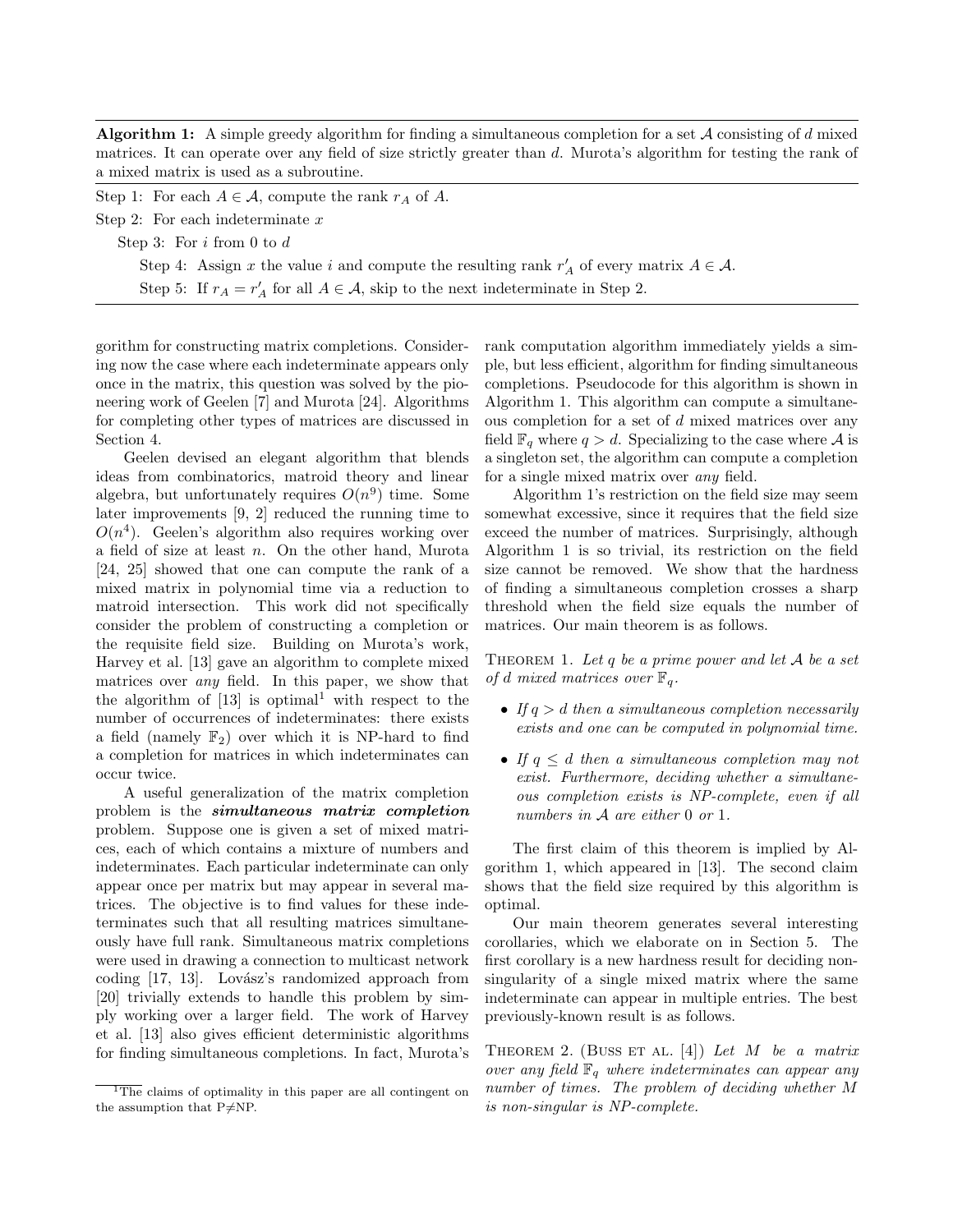



Figure 1: This chart shows the computational complexity of matrix completion as a function of the field size, and the number of occurrences of a variable. The label NPC denotes that the associated completion problems are NP-complete. Here, n denotes the size of the matrix, and it is assumed to have a fixed value throughout the chart. Without loss of generality, assume that  $n + 1$  is a prime power.

The work of Buss et al. unfortunately did not explicitly describe the regions of field sizes and occurrences of indeterminates for which their NP-completeness result is valid. However, the number of occurrences of indeterminates is a key parameter for any hardness result since the current deterministic algorithms depend crucially on this parameter. Figure 1 shows a pictorial summary of the state-of-the-art for completion of mixed matrices, as we understand it. Algorithms for various other special cases of matrix completion are discussed in Section 4.

This paper demonstrates a new region of NP-hard scenarios for matrix completion by proving the following refinement of Theorem 2. To the best of our knowledge, this corollary gives the first known hardness result for matrices where indeterminates can occur at most twice.

COROLLARY 3. Let  $M$  be a mixed matrix over any field  $\mathbb{F}_q$  where indeterminates can appear several times. The problem of deciding whether M is non-singular is NPcomplete, even if we require that each indeterminate appear in M at most q times, and all numbers are either 0 or 1.

Another important matrix completion problem is completion of mixed skew-symmetric matrices [10,

11, 25]; we discuss this further in Section 4. This problem has deep connections to (non-bipartite) matchings in graphs and matroids. As another corollary of our main theorem, we obtain the following result.

COROLLARY 4. Let  $M$  be a skew-symmetric mixed matrix over  $\mathbb{F}_2$  where each indeterminate appears at most twice (four times, if we include symmetric partners). The problem of deciding whether M is non-singular is NP-complete.

# 2 Simultaneous Completion when  $q < d$

Define SIM-COMPLETION $(q, d)$  to be the problem of deciding whether a given collection of d matrices over  $\mathbb{F}_q$  has a simultaneous completion, where q is a prime power. Note that fixing  $q$  and  $d$  does not determine the size of the input, because the matrices can be arbitrarily large.

The proof of the main theorem requires introducing a sequence of increasingly intricate gadgets. For clarity of exposition, we present these gadgets in a sequence of lemmas, each of which proves hardness for a certain restricted case of the main theorem. We begin by proving hardness for large sets of matrices over  $\mathbb{F}_2$ .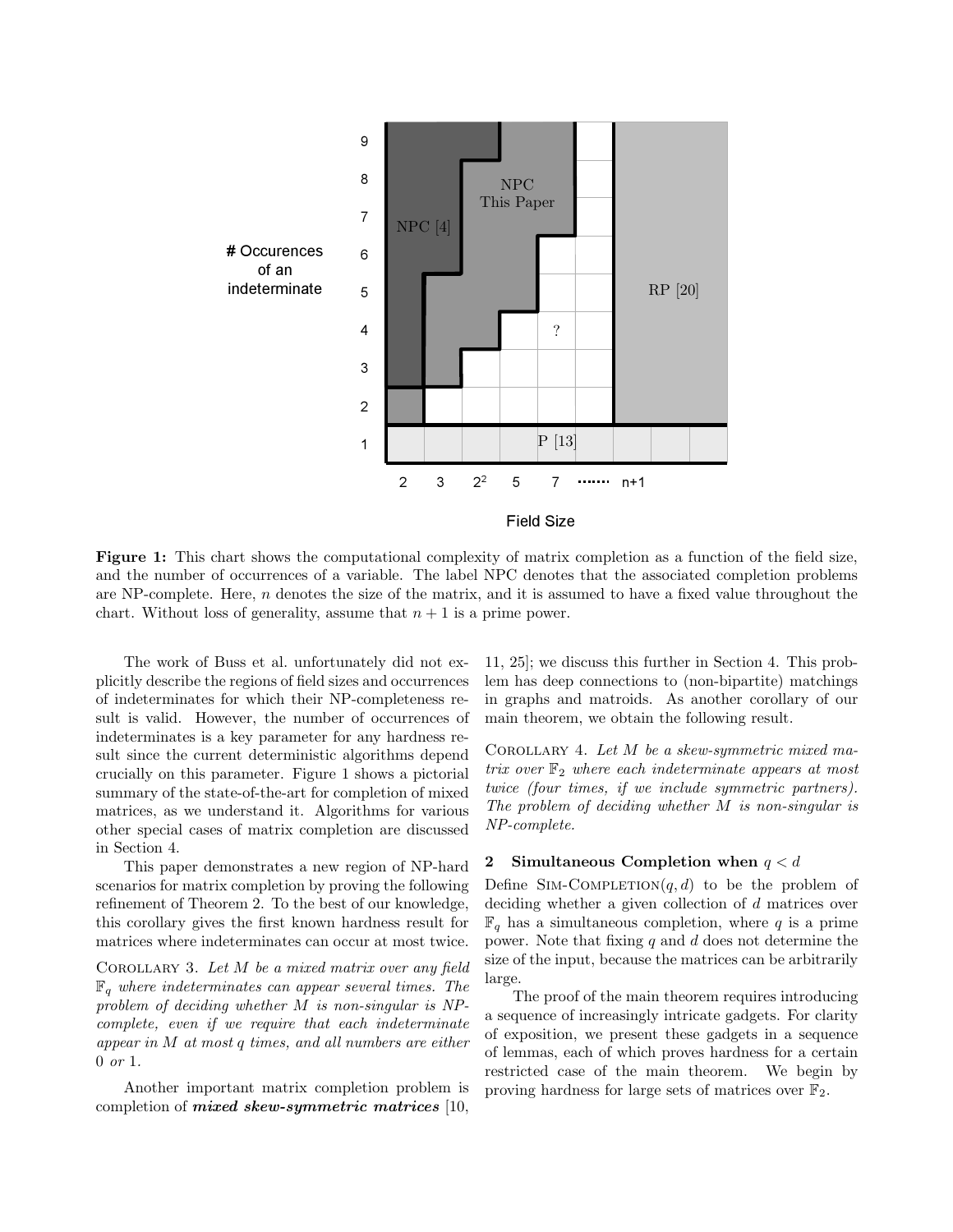Lemma 5. For arbitrarily large collections of mixed matrices, finding a completion over  $\mathbb{F}_2$  is NP-complete.

Proof. First we remark that a completion can be checked in polynomial time. Simply perform Gaussian elimination on the completed matrices and verify that they have full rank. The Gaussian elimination process runs in polynomial time because the matrices no longer contain any indeterminates, only numerical values.

We now show hardness via a reduction from CIRCUIT-SAT: given an acyclic boolean circuit of NAND gates with a single output, determine if the inputs can be set such that the output becomes 1. Suppose we are given a circuit  $\phi$  with n gates. We will construct a collection A of  $n+1$  matrices over  $\mathbb{F}_2$  such that a completion for  $A$  corresponds to a satisfying assignment for  $\phi$  and vice-versa.

The key step is the construction of a matrix gadget that behaves like a NAND gate. Consider a completion of the mixed matrix

$$
N(a,b,c) \ := \ \begin{pmatrix} 1 & a \\ b & c \end{pmatrix}.
$$

Recall that a completion must cause the matrix to have full rank and therefore must satisfy  $0 \neq \det N(a, b, c) =$  $c - ab$ . The only non-zero element of  $\mathbb{F}_2$  is 1, hence  $c = ab + 1$ . Since multiplication over  $\mathbb{F}_2$  corresponds to the boolean AND operation and adding 1 corresponds to boolean NOT, we have  $c = a$  NAND b.

It is now straightforward to construct a collection of matrices for which a simultaneous completion corresponds to a satisfying assignment for  $\phi$ . For every NAND gate in  $\phi$  with inputs a and b and output c, add an instance of  $N(a, b, c)$  to A. We also add to A the matrix  $(y)$  where y is the output of the circuit, reflecting the desire that the circuit output the value 1. It is straightforward to verify that a completion for  $A$  is a satisfying assignment for  $\phi$  and vice-versa.

We now strengthen the previous lemma by showing hardness for smaller sets of mixed matrices.

LEMMA 6. For any  $d \geq 3$ , the problem SIM-COMPLETION $(2, d)$  is NP-complete.

*Proof.* We will construct a collection  $A$  of  $d$  matrices over  $\mathbb{F}_2$  such that a completion for A corresponds to a satisfying assignment for  $\phi$  and vice-versa. It suffices to consider the case that  $d = 3$  because otherwise we may simply pad the set  $A$  with additional matrices. To reduce the number of matrices used in Lemma 5, we might imagine combining the numerous NAND matrices into a single block-diagonal matrix A. For example, we might have

$$
A = \begin{pmatrix} N(a,b,c) & & \\ & N(b,c,d) & \\ & & N(a,d,e) & \\ & & & \ddots \end{pmatrix}.
$$

Unfortunately such a matrix is not a valid input for the simultaneous matrix completion problem since indeterminates appear multiple times in  $A$ . To circumvent this restriction, we construct a gadget that allows us to create duplicate copies of variables. Consider the following pair of matrices.

$$
B := \begin{pmatrix} N(1, x^{(1)}, y^{(2)}) & & & \\ & N(1, x^{(2)}, y^{(3)}) & & \\ & & \ddots & \\ & & & \ddots \end{pmatrix}
$$
  

$$
C := \begin{pmatrix} N(1, y^{(2)}, x^{(2)}) & & & \\ & N(1, y^{(3)}, x^{(3)}) & & \\ & & \ddots & \\ & & & \ddots \end{pmatrix}
$$

The matrix B enforces that  $y^{(i+1)} = 1$  NAND  $x^{(i)} =$ NOT  $x^{(i)}$  for all  $i \geq 1$ . The matrix C similarly enforces that  $x^{(i)} = \text{NOT } y^{(i)}$  for all  $i \geq 2$ . Thus B and C together enforce that  $x^{(i)} = x^{(1)}$  for all  $i \geq 1$ . We extend the definition of  $B$  and  $C$  to generate  $n$  duplicates of all variables in  $\phi$  (including the inputs and intermediate wires).

Construct the matrix  $A'$  by modifying  $A$  so that the first appearance of a variable x uses  $x^{(1)}$ , the second appearance uses  $x^{(2)}$ , etc. Let  $\mathcal{A} = \{A', B, C\}$ . It is easy to verify that a simultaneous matrix completion for  $A$ determines a satisfying assignment for  $\phi$  and vice-versa.  $\Box$ 

The preceding lemma applies to small sets of matrices, but only over  $\mathbb{F}_2$ . We now generalize to arbitrary finite fields.

LEMMA 7. For any prime power q and any  $d > q$ , the problem SIM-COMPLETION $(q, d)$  is NP-complete, even if all numbers in the matrices are 0 or 1.

*Proof.* As before, we will construct a collection  $A$ of matrices over  $\mathbb{F}_q$  such that a completion for A corresponds to a satisfying assignment for  $\phi$  and viceversa. As before, it suffices to consider the case that  $d = q + 1.$ 

When operating over a field  $\mathbb{F}_q$  where  $q > 2$ , Lemma 6 fails because the matrix  $N(a, b, c)$  only behaves like a NAND gate when its entries are either 0 or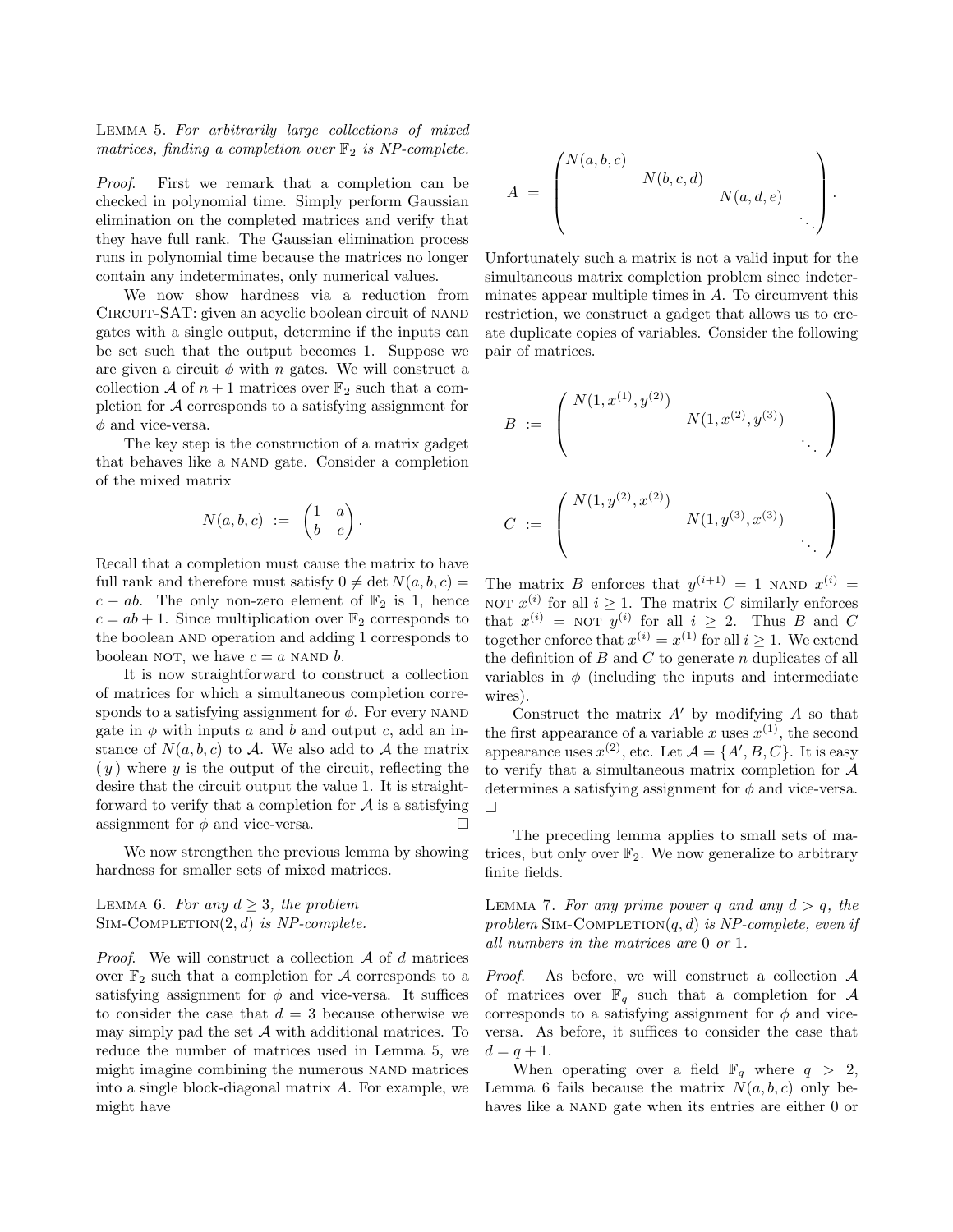1. To extend that lemma to arbitrary fields, we must introduce a gadget which ensures that the indeterminates corresponding to signals in the circuit must take values in  $\{0,1\}.$ 

Consider an arbitrary indeterminate  $x$ . We will create  $q-2$  auxiliary variables  $\hat{x}_2, \ldots, \hat{x}_{q-1}$ . Relabeling x to be  $\hat{x}_1$ , we will enforce that all variables  $\hat{x}_1, \ldots, \hat{x}_{q-1}$ take distinct values. Furthermore, we will enforce that each  $\hat{x}_i \notin \{0,1\}$  for  $i \geq 2$ . These conditions clearly imply that  $x \in \{0, 1\}.$ 

To enforce these desired conditions, we will construct various  $2 \times 2$  matrix blocks. After describing these constituent blocks, we show that they can be assembled into a small number of matrices where each variable appears at most once.

First, consider the conditions  $\hat{x}_i \notin \{0,1\}$  (for  $1 <$  $i < q$ ). These conditions can be enforced with the matrices  $N(0, 0, \hat{x}_i) = \begin{pmatrix} 1 & 0 \\ 0 & \hat{x}_i \end{pmatrix}$  and  $N(1, 1, \hat{x}_i) = \begin{pmatrix} 1 & 1 \\ 1 & \hat{x}_i \end{pmatrix}$ . Next, consider the conditions  $\hat{x}_i \neq \hat{x}_j \ (1 \leq i < j < q)$ . These conditions can be enforced with the matrices  $N(1, \hat{x}_i, \hat{x}_j) = \begin{pmatrix} 1 & 1 \\ \hat{x}_i & \hat{x}_j \end{pmatrix}$ .

To analyze the number of matrices required, we define a graph G which captures our desired conditions. The vertices and edges of G are as follows.

$$
V(G) := \{ 0, 1, \hat{x}_1, \dots, \hat{x}_{q-1} \}
$$
  
\n
$$
E(G) := \{ \{\hat{x}_i, \hat{x}_j\} : 1 \le i < j < q \}
$$
  
\n
$$
\cup \{ \{0, \hat{x}_i\} : 1 < i < q \}
$$
  
\n
$$
\cup \{ \{1, \hat{x}_i\} : 1 < i < q \}
$$

Each edge corresponds to a  $2 \times 2$  matrix defined above. Our objective is to partition the edges of  $G$  into sets such that each  $\hat{x}_i$  is incident on at most one edge per part of the partition. (This objective corresponds to assembling the  $2 \times 2$  blocks into matrices such that each indeterminate appears at most once per matrix.) We call such a partition a **pseudo-coloring**, since it is an edge-coloring where the usual coloring constraints are relaxed at vertices 0 and 1. We now show that a pseudocoloring of  $G$  with  $q$  colors exists.

Suppose first that q is odd. Let  $G'$  be the induced subgraph obtained by deleting vertices 0 and 1 from G. Then  $G'$  is the complete graph on  $q-1$  vertices. We now use the well-known<sup>2</sup> result that the edge-chromatic number of  $K_\ell$  is  $\ell$  − 1 if  $\ell$  is even. Furthermore, such a coloring can be constructed in polynomial time. Thus we obtain a coloring of  $G'$  with  $q - 2$  colors. We extend this to a pseudo-coloring of  $G$  by assigning the edges incident on 0 a new color, and the edges incident on 1 another new color. The case when  $q$  is even is

handled by applying a similar argument to the subgraph obtained by deleting the vertex 1. This subgraph is a complete graph of even order minus a single edge, and hence can be colored with  $q - 1$  colors.

The pseudo-colorings of G constructed above uses  $q$  colors. Given this pseudo-coloring, we construct  $q$ block-diagonal matrices  $M_{x,1}, \ldots, M_{x,q}$  as follows. The matrix  $M_{x,i}$  is associated with the i<sup>th</sup> color class. For each edge with color  $i$ , the  $2 \times 2$  block matrix associated with this edge is added as a block on the diagonal of  $M_{x,i}.$ 

We now observe that only  $q-2$  color classes of our pseudo-coloring contain edges incident on the vertex  $\hat{x}_1$ since it has degree  $q - 2$ . Thus we may assume that matrices  $M_{x,q-1}$  and  $M_{x,q}$  do not contain the variable  $\hat{x}_1$ , which is the alternative label of our original variable x.

Now, we are ready to describe the set A corresponding to the circuit  $\phi$ . We first construct the matrices  $A'$ , B, and C as defined in Lemma 6. Next, we construct new matrices  $S_1, \ldots, S_{q-2}$ . For each indeterminate x in  $\phi$  and  $1 \leq i \leq q-2$ , the matrix  $M_{x,i}$  is added as a new diagonal block in  $S_i$ . (This construction is also performed for the duplicate copies of variables  $x^{(j)}$ defined in Lemma 6.) Since the matrices  $M_{x,q-1}$  and  $M_{q-2}$  do not contain the variable x, they can be added to  $A'$  and  $B$  without violating the requirement that each variable appear at most once per matrix. We set  $\mathcal{A} := \{A', B, \tilde{C}, S_1, \ldots, S_{q-2}\}.$  Our preceding discussion shows that a satisfying for  $\phi$  yields a simultaneous completion for  $A$  and vice-versa.  $\Box$ 

# 3 Simultaneous Completion when  $q = d$

As a special case of Lemma 7, we see that deciding whether three matrices over  $\mathbb{F}_2$  have a simultaneous completion is NP-complete. What about two matrices over  $\mathbb{F}_2$ ? It is often the case that the difference between 2 and 3 often means the difference between polynomialtime decidability and NP-hardness, the classic example being 2SAT vs. 3SAT. A more relevant example is obtained by restricting the number of appearances of a variable in a CNF formula: 3SAT is NP-hard even if each variable appears at most three times, but SAT is polynomial-time decidable if each variable appears at most twice [28]. (A simple proof of this latter fact may be obtained by eliminating variables that appear negated twice or unnegated twice, considering the LP relaxation, and observing that the constraint matrix is totally unimodular.)

One might conjecture that this 2-or-3 phenomenon extends to simultaneous matrix completions, since the number of appearances of a variable in a set of matrices

 $2\text{See}$ , for example, Bondy and Murty [3, §6.2]. For completeness, we give a proof in Appendix A.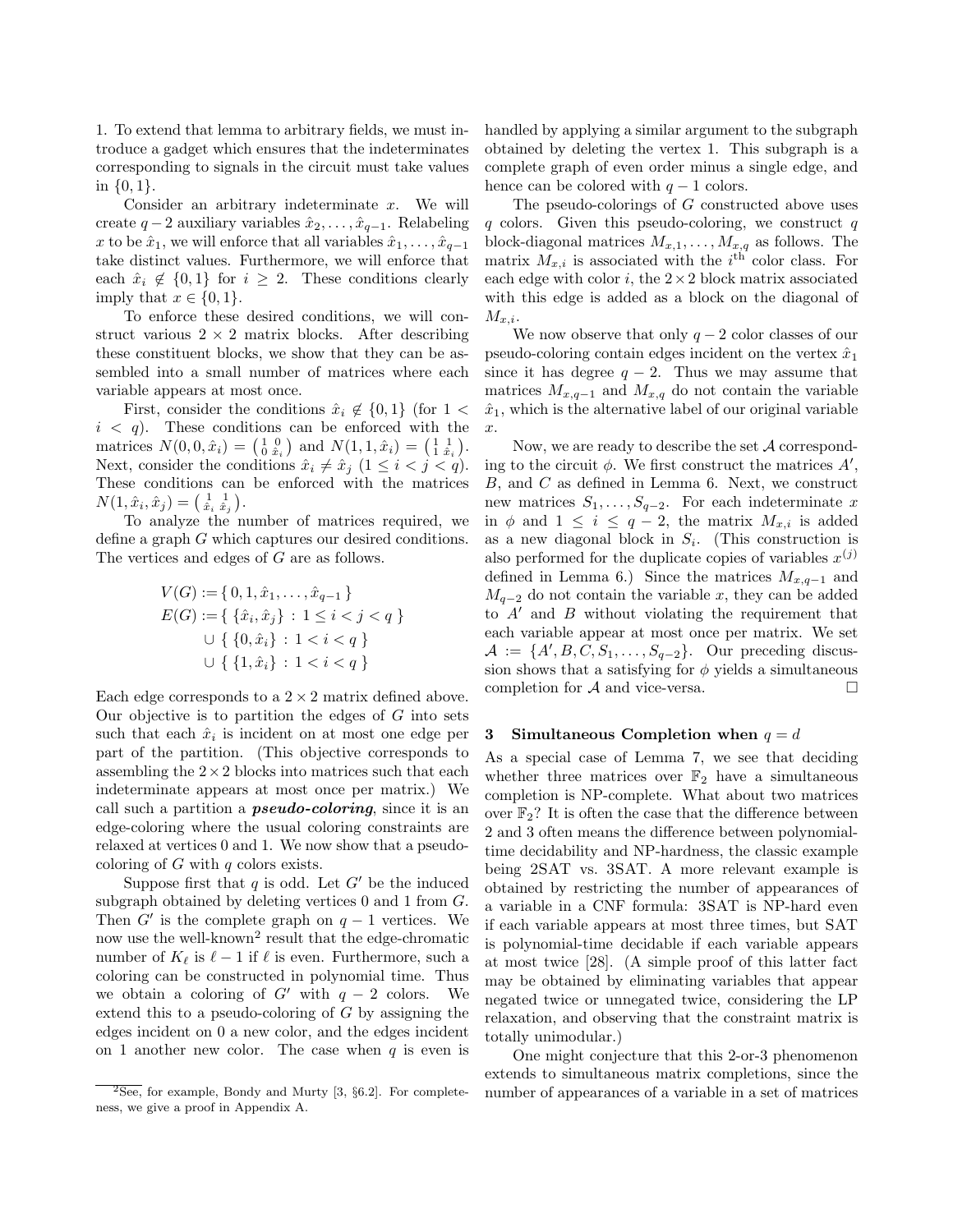seems related to the number of appearances of a variable in a CNF formula. Can we show analogously that completing two matrices over  $\mathbb{F}_2$  is easy? Somewhat surprisingly, we will show in that the opposite result is true:  $Sim-COMPLEITION(2, 2)$  is NP-complete.

As a first step in this direction, we show that Algorithm 1 can fail when given two matrices and forced to operate over  $\mathbb{F}_2$ . Define the following two matrices.

$$
T_1 := \begin{pmatrix} x & 0 & 1 \\ y & 1 & 0 \\ z & 1 & 1 \end{pmatrix} \quad \text{and} \quad T_2 := \begin{pmatrix} x & 0 & 1 \\ y & 1 & 0 \\ 0 & z & 1 \end{pmatrix}
$$

These matrices have completions when the following equations are satisfied.

$$
\begin{aligned}\n\det T_1 &= x + y + z = 1 \\
&\implies (x, y, z) \in \{ (1, 0, 0), (0, 1, 0), (0, 0, 1), (1, 1, 1) \} \\
\det T_2 &= x + yz = 1 \\
&\implies (x, y, z) \in \{ (1, 0, 0), (1, 0, 1), (1, 1, 0), (0, 1, 1) \}\n\end{aligned}
$$

The only simultaneous completion for these two matrices is  $(x, y, z) = (1, 0, 0)$ . Consider now the operation of Algorithm 1 on these matrices. It begins by arbitrarily setting the indeterminate  $x$  to 0. The resulting matrices are both still non-singular because their determinants are det  $T_1 = y + z$  and det  $T_2 = yz$  respectively. Next, the indeterminate  $y$  is considered. Setting  $y$  to 0 makes  $B$  singular so  $y$  is set to 1. The resulting determinants are det  $T_1 = 1 + z$  and det  $T_2 = z$ . However, there is no choice of  $z$  that ensures both determinants are non-zero, and hence the algorithm fails.

The preceding example shows that our simple greedy algorithm fails to find a completion for two matrices over  $\mathbb{F}_2$ . We will show that this is unavoidable: SIM-COMPLETION $(q, q)$  is NP-complete for every prime power  $q \geq 2$ . The key to proving this result involves the following interesting matrix. For  $n \geq 1$ , we define the matrix

$$
R_n(x_1,\ldots,x_n) \; := \; \begin{pmatrix} 1 & 1 & 1 & \ldots & 1 & 0 \\ x_1 & 1 & 1 & \ldots & 1 & 1 \\ 0 & x_2 & 1 & \ldots & 1 & 1 \\ 0 & 0 & x_3 & \ldots & 1 & 1 \\ \vdots & \vdots & \vdots & \ddots & \vdots & \vdots \\ 0 & 0 & 0 & \ldots & x_n & 1 \end{pmatrix}.
$$

We remark that  $R_n$  differs from other matrices used in this paper since it is in Hessenberg form, not in the form of a block-diagonal matrix with  $2 \times 2$  blocks.

LEMMA 8. The determinant of  $R_n$  (over any field) is

(3.1) 
$$
\det R_n = \prod_{i=1}^n (1 - x_i) - \prod_{i=1}^n (-x_i).
$$

*Proof.* To prove this result, we generalize the matrix  $R_n$ slightly setting the top-right entry to be the indeterminate  $v$  rather than 0. We claim that, for this modified matrix,

$$
\det R_n = \prod_{i=1}^n (1 - x_i) + (v - 1) \cdot \prod_{i=1}^n (-x_i).
$$

The proof is by induction. For  $n = 1$ , we have det  $R_1 =$ det  $\begin{pmatrix} 1 & v \\ x_1 & 1 \end{pmatrix} = 1 - vx_1$ , as required. For  $n > 1$ , we compute the determinant by performing row-expansion on the last row.

$$
\det R_n = \det \begin{pmatrix} 1 & \dots & 1 & 1 & v \\ x_1 & \dots & 1 & 1 & 1 \\ 0 & \ddots & \vdots & \vdots & \vdots \\ 0 & \dots & x_{n-1} & 1 & 1 \\ 0 & \dots & 0 & x_n & 1 \end{pmatrix}
$$
  
=  $(-x_n) \cdot \det \begin{pmatrix} 1 & \dots & 1 & v \\ x_1 & \dots & 1 & 1 \\ 0 & \ddots & \vdots & \vdots \\ 0 & \dots & x_{n-1} & 1 \end{pmatrix}$   
+  $1 \cdot \det \begin{pmatrix} 1 & \dots & 1 & 1 \\ x_1 & \dots & 1 & 1 \\ 0 & \ddots & \vdots & \vdots \\ 0 & \dots & x_{n-1} & 1 \end{pmatrix}$   
=  $(-x_n) \cdot \left( \prod_{i=1}^{n-1} (1-x_i) + (v-1) \cdot \prod_{i=1}^{n-1} (-x_i) \right)$   
+  $\left( \prod_{i=1}^{n-1} (1-x_i) \right)$   
=  $(1-x_n) \cdot \prod_{i=1}^{n-1} (1-x_i)$   
+  $(-x_n) \cdot (v-1) \cdot \prod_{i=1}^{n-1} (-x_i)$ 

Setting  $v = 0$  completes the proof.

Lemma 9. For any prime power q, the problem SIM-COMPLETION $(q, q)$  is NP-complete.

Proof. This theorem is an adaption of Lemma 7, where the replication gadget is based on the matrix  $R_n$  rather than the matrices B and C. Suppose we are given  $\phi$ , and instance of CIRCUIT-SAT. We construct the matrices A' and  $S_i$  (1 ≤ i ≤ q-2) as in Lemma 7. Recall that A' is a block-diagonal matrix with a block for each nand gate, where each appearance of a variable uses a distinct replicated copy.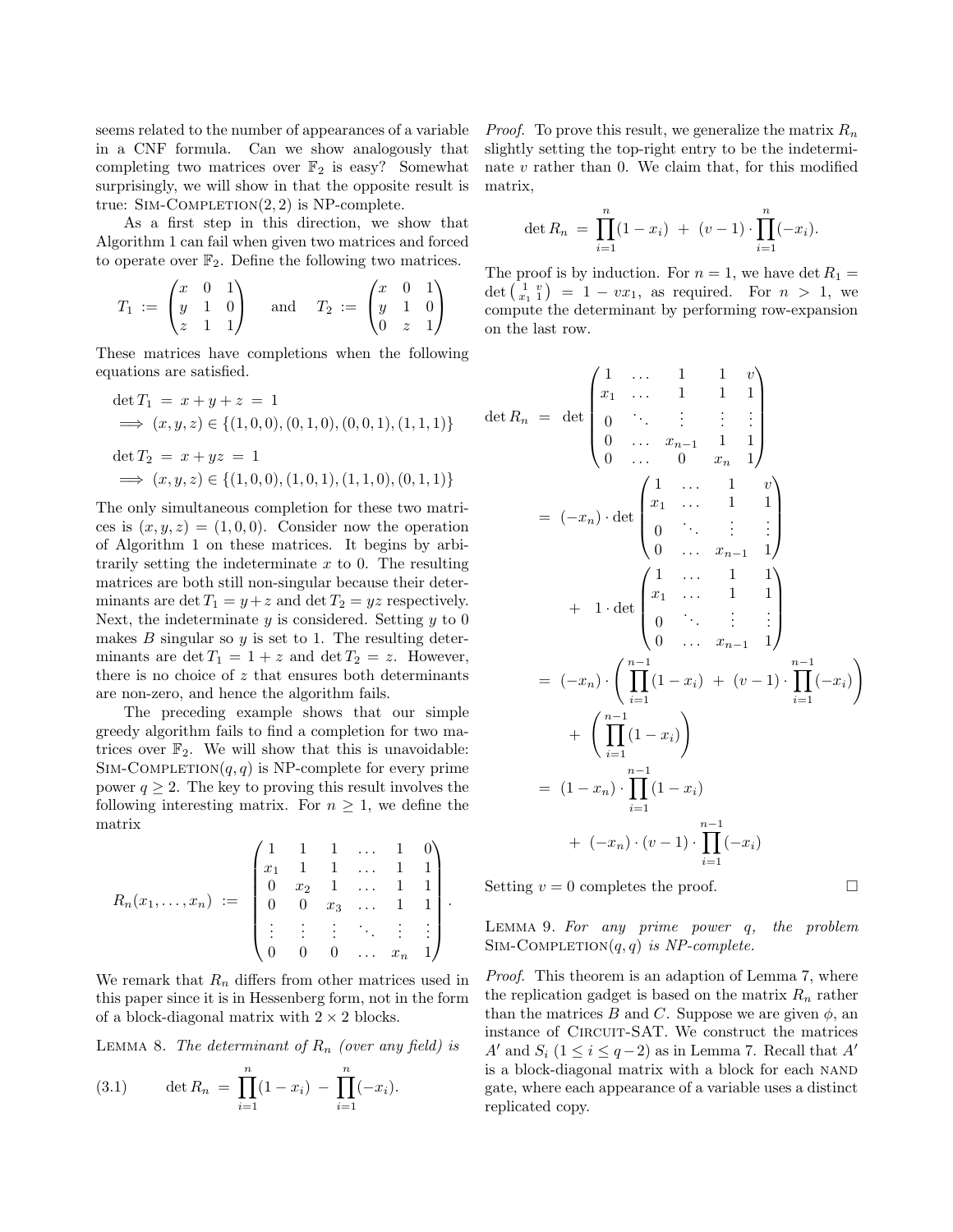Next we will use the matrix  $R_n$ . Lemma 8 shows that  $\det R_n$  is the arithmetization of the boolean formula  $\bigwedge_{i=1}^n \bar{x_i} \vee \bigwedge_{i=1}^n x_i$ . Thus the matrix  $R_n$  satisfies the following curious property: any completion for  $R_n$ where  $x_1, \ldots, x_n \in \{0, 1\}$  satisfies  $x_1 = \cdots = x_n$ . This is precisely the property needed to replicate a variable n times. Thus, for every variable (including the inputs and intermediate wires)  $a, b, c, \ldots$  in  $\phi$ , we add a copy of  $R_n$  to the following matrix.

$$
F = \left( \begin{array}{cccc} R_n(a^{(1)}, \ldots, a^{(n)}) & & \\ & R_n(b^{(1)}, \ldots, b^{(n)}) & \\ & & \ddots \end{array} \right)
$$

Let  $\mathcal{A} = \{A', F, S_1, \ldots, S_{q-2}\}.$  For each indeterminate x, we add the matrices  $M_{x,1}$  as blocks in A' and matrices  $M_{x,2}$  as blocks in F, as in Lemma 7. Our construction implies that a completion for A determines a satisfying assignment for  $\phi$  and vice-versa. Hence SIM-COMPLETION $(q, q)$  is NP-complete.

This completes the proof of the main theorem. Several hardness results that are consequences of this theorem are given in Section 5. Before describing these consequences, the following section discusses certain algorithms that contrast with our hardness results.

#### 4 Algorithms for Matrix Completion

The first efficient algorithm for matrix completion is Lovász's randomized algorithm [20], mentioned in Section 1. This algorithm is oblivious to the number of occurrences of an indeterminate in the matrix. When executed over a field of size at least cn for any  $c > 1$ , it succeeds with probability at least  $1 - c^{-1}$ . The time required is  $O(n^{\omega})$ , assuming that one wishes to verify the rank of the resulting matrix, where  $\omega < 2.376$  gives the running time of matrix multiplication [1, 5]. One may boost the probability of success by running  $n$  independent iterations of the algorithm. Thus the algorithm can be made succeed with constant probability over a field of size  $n + 1$ , as indicated in Figure 1.

The complexity of matrix completion depends not only on the number of occurrences of an indeterminate, but also on the rank of the matrix induced by the entries occupied by each indeterminate (i.e., set entries containing the indeterminate to 1 and all other entries to 0, and consider the rank of the resulting matrix). If all numbers in the matrix are 0 and, for each indeterminate, the positions that it occupies form a matrix with rank 1, or a skew-symmetric matrix with rank 2, Lovász  $[21]$ showed that deciding whether the matrix is singular is in NP∩co-NP. Gurvits [12] studied the related notion of mixed discriminants of rank 2 positive semi-definite matrices.

Geelen developed a conceptually simple algorithm find finding completions in matrices where each indeterminate appears at most once [7]. This work was extended to handle mixed skew-symmetric matrices whose entries are either indeterminates or zero, and each indeterminate appears at most once (twice, if we include symmetric partners) [8]. Berdan [2] developed more efficient implementations of these algorithms. Geelen, Iwata and Murota [11], and later Geelen and Iwata [10], give quite technical algorithms for computing the rank of mixed skew-symmetric matrices whose entries can contain arbitrary numbers.

#### 5 Consequences of Main Theorem

In this section, we describe the consequence of our main theorem which were briefly mentioned in the introduction.

# 5.1 Completion of a Single Mixed Matrix

To formally discuss completion of a single matrix, we must distinguish two notions of rank. The distinction was not important up to this point because the notions are equivalent for mixed matrices where each variable appears only once. The **term-rank** of  $A$  is the largest value r such that there exists an  $r \times r$  submatrix whose determinant is a non-zero polynomial. The *generic*rank of A over  $\mathbb{F}_q$  is the largest value r such that there exists a completion of A in  $\mathbb{F}_q$  and an  $r \times r$  submatrix whose determinant *evaluates* to a non-zero value under this completion. Our terminology here follows that of Murota [25] and Lovász [21]. The term  $max\text{-}rank$  has also used to refer to the generic-rank in other work [4]. The term-rank and generic-rank are not in general the same. In particular, the term-rank does not depend on the field under consideration, but the generic-rank does. As an example, note that det  $\left(\begin{smallmatrix} x & x \\ 1 & x \end{smallmatrix}\right) = x(x-1)$  evaluates to zero at every point in  $\mathbb{F}_2$ . Thus this matrix has termrank 2 but generic-rank 1 over  $\mathbb{F}_2$ .

Both the term-rank and the generic-rank are interesting from a computational complexity perspective, as both convey insight into the intrinsic difficulty of matrix completion and polynomial identity testing problems. We focus on the generic-rank, which has been studied previously [4], although to a lesser extent than the term-rank. Our corollary is as follows.

Corollary 10. Let M be a mixed matrix over any field  $\mathbb{F}_q$  where variables can appear several times. The problem of deciding whether M is non-singular (with respect to generic-rank) is NP-complete, even if we require that each variable appear in M at most q times, and all numbers are either 0 or 1.

Proof. The proof is a simple reduction. Suppose we are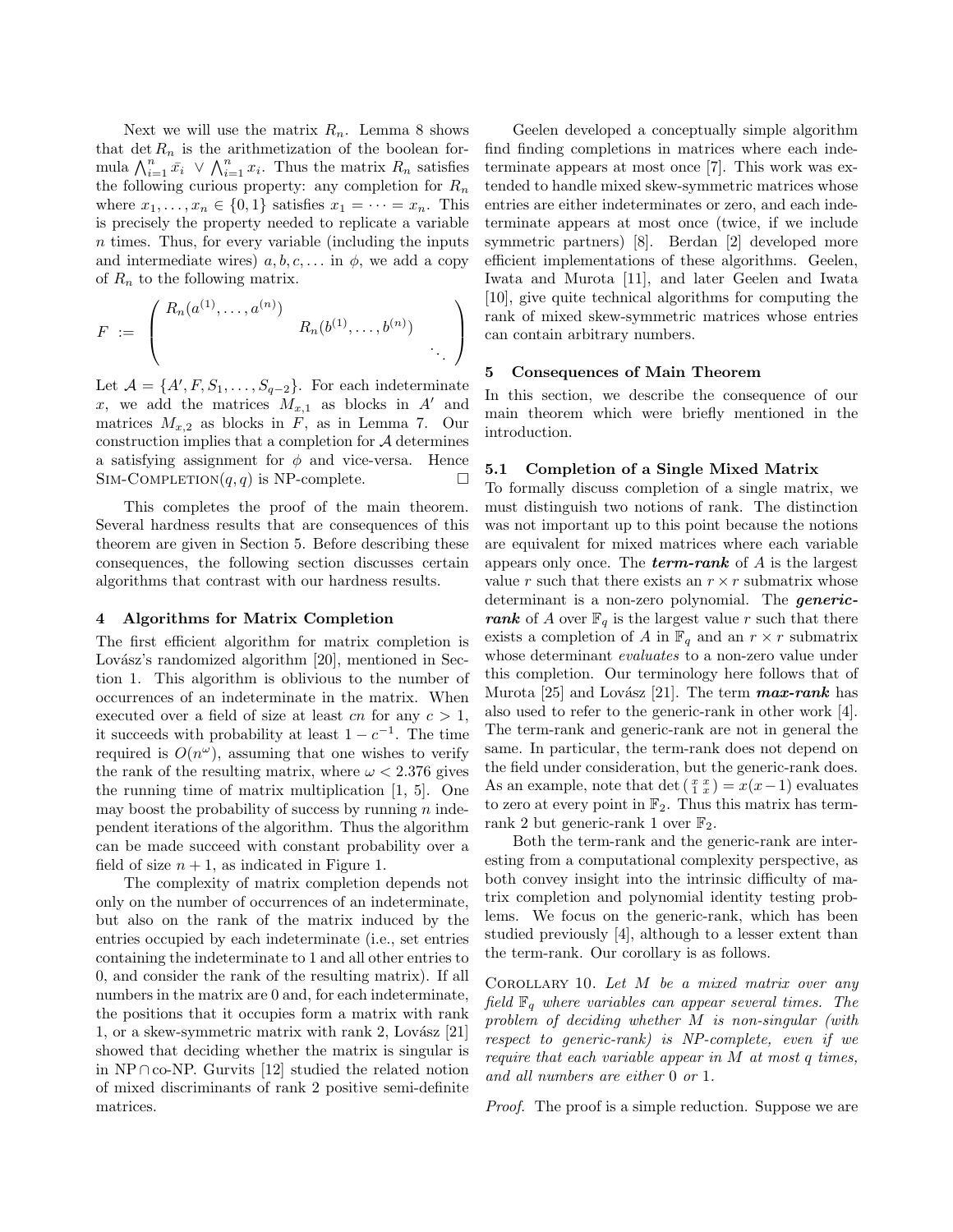given a set of matrices  $\mathcal{A} = \{A_1, \ldots, A_q\}$  for which we must find a completion over  $\mathbb{F}_q$ . Each indeterminate can appear at most once in any particular matrix  $A_i$ . Define M to be the block-diagonal matrix with the matrices in  $A$  on its diagonal, and note that M satisfies the hypotheses of this corollary. Note that a completion for  $M$  implies a simultaneous completion for  $A$ . Hence, deciding whether  $M$  is non-singular with respect to its generic rank implies deciding whether there is a simultaneous completion for  $A$ .

For the sake of comparison, we provide a brief description of the proof of Buss et al. They reduce from 3SAT by arithmetizing the CNF formula. It is well-known that 3SAT is hard only when each variable appears at least three times. The resulting formula is raised to the power  $q - 1$  to ensure that its value is either 0 or 1. They then apply Valiant's construction [29] to this formula, obtaining a (small) matrix whose determinant equals that formula. The matrix that results from their reduction is hard only when there are at least  $3q - 3$  occurrences of some variable. In contrast, Corollary 10 shows hardness even when all variables occur at most  $q$  times. Thus our result is strictly stronger, even in the case that  $q = 2$ .

5.2 Completion of a Skew-Symmetric Mixed Matrix Consider now the class of skew-symmetric mixed matrices (i.e., matrices M where  $M = -M^{T}$ ). Geelen, Iwata and Murota [11, 25, 10] give an efficient deterministic algorithm for computing the rank of a skew-symmetric matrix where each indeterminate appears exactly once (twice, if we include its symmetric partner). This implies a greedy algorithm to compute a completion over  $\mathbb{F}_2$ , along the lines of Algorithm 1.

However, if we allow variables to occur more than once, the problem becomes hard again. The following is a consequence of Corollary 10.

COROLLARY 11. Let  $M$  be a skew-symmetric mixed matrix over  $\mathbb{F}_2$  where each indeterminate appears at most twice (four times, if we include symmetric partners). The problem of deciding whether M is nonsingular (with respect to generic-rank) is NP-complete.

Proof. Simply observe that a mixed matrix M is nonsingular iff  $\begin{pmatrix} 0 & M \\ -M^T & 0 \end{pmatrix}$  is non-singular.

# 6 Open Questions

Our interest in matrix completions originated with the application to network coding [17, 14, 13]. The field size over which matrices can be completed is of critical interest in this application because it directly relates to the block length used for data transmission. Codes with short block length are desirable since they require less storage and computation overhead at the network routers. It was previously known that finding network codes over fields of constant size is NP-hard [19]. However, the best known algorithms [15, 13] require fields of linear size. It would be interesting to see if our results on hardness of matrix completion can be refined to show hardness of network coding over small fields.

#### Acknowledgments

The authors would like to thank Swastik Kopparty, Kazuo Murota, David Woodruff, and the anonymous reviewers for many helpful comments and suggestions.

#### References

- [1] A. V. Aho, J. E. Hopcroft, and J. D. Ullman. The Design and Analysis of Computer Algorithms. Addison-Wesley, 1974.
- [2] M. Berdan. A matrix rank problem. Master's thesis, University of Waterloo, Dec. 2003.
- [3] J. A. Bondy and U. S. R. Murty. *Graph Theory with* Applications. Elsevier Science, 1976.
- [4] J. F. Buss, G. S. Frandsen, and J. O. Shallit. The computational complexity of some problems in linear algebra. Journal of Computer and System Sciences, 58(3):572–596, 1999.
- [5] D. Coppersmith and S. Winograd. Matrix multiplication via arithmetic progressions. Journal of Symbolic Computation, 9(3):251–280, 1990.
- [6] J. Edmonds. Systems of distinct representatives and linear algebra. Journal of Research of the National Bureau of Standards, 71B:241–245, 1967.
- [7] J. F. Geelen. Maximum rank matrix completion. Linear Algebra and its Applications, 288:211–217, 1999.
- [8] J. F. Geelen. An algebraic matching algorithm. Combinatorica, 20(1):61–70, 2000.
- [9] J. F. Geelen. Matching theory. Lecture notes from the Euler Institute for Discrete Mathematics and its Applications, 2001.
- [10] J. F. Geelen and S. Iwata. Matroid matching via mixed skew-symmetric matrices. Combinatorica, 25(2):187–215, 2005.
- [11] J. F. Geelen, S. Iwata, and K. Murota. The linear deltamatroid parity problem. Journal of Combinatorial Theory, Series B, 88(2):377–398, 2003.
- [12] L. Gurvits. On the complexity of mixed discriminants and related problems. In Proceedings of the 30th International Symposium on Mathematical Foundations of Computer Science (MFCS), pages 447–458, Aug. 2005.
- [13] N. J. A. Harvey, D. R. Karger, and K. Murota. Deterministic network coding by matrix completion. In Proceedings of the Sixteenth Annual ACM-SIAM Symposium on Discrete Algorithms (SODA 05), pages 489–498, 2005.
- [14] T. Ho, D. R. Karger, M. Médard, and R. Koetter. Network coding from a network flow perspective. In Proceedings of the IEEE International Symposium on Information Theory  $(ISIT)$ , June 2003.